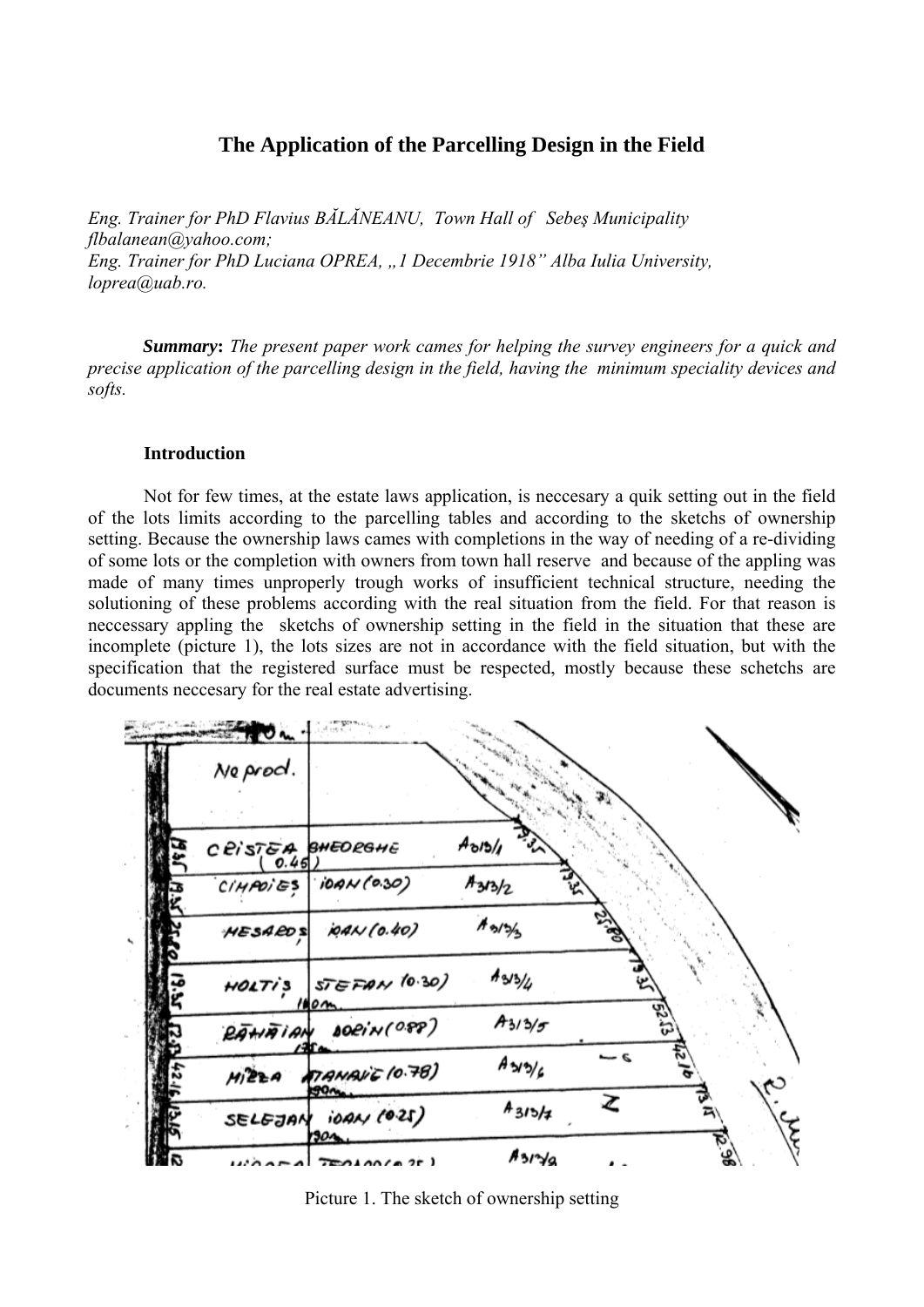For making all these possible we need of a total station and a laptop equiped with a minimum soft, these devices are neccessary for the a quick applying of the parcelling works in the field.

# **Surveying and data processing**

For the begining we survey the outline of the lot, surveying all the limit points ,after that we unload the survey from total station in the PC. The data unload, could be made directly unload the surveyed ponts co-ordinates, or unloading a field book with all the neccessary elements for the estimation of the points co-ordinates .

In the case that was unloaded angles or distances is neccessary data processing ,using speciality softs or personal estimate programms in the different programming or using applying of tabel estimate, for example Excel Programm.

| Microsoft Excel - ridicare_detalii.xls                                         |                                                       |                 |                  |                  |           |                |             |                                    |            |                      |                |          |         |
|--------------------------------------------------------------------------------|-------------------------------------------------------|-----------------|------------------|------------------|-----------|----------------|-------------|------------------------------------|------------|----------------------|----------------|----------|---------|
| 图 Fisier Editare Vizualizare Inserare Format Instrumente Date Fereastră Ajutor |                                                       |                 |                  |                  |           |                |             |                                    |            |                      |                |          |         |
|                                                                                |                                                       | $\mathbf{E}$ by |                  | 60 X             |           | る 亀 昆 ダ   の・○~ |             | $\frac{1}{2} \sum f_* \frac{1}{2}$ |            | $\mathbf{u} \otimes$ | Arial          |          | $-10$   |
|                                                                                | $=$ =IF(AN3+AO\$2>400,AN3+AO\$2-400,AN3+AO\$2)<br>AO3 |                 |                  |                  |           |                |             |                                    |            |                      |                |          |         |
|                                                                                | AH.                                                   | AL.             | AJ               | AK               | AL.       | AM             | AN          | A <sub>O</sub>                     | AP.        | ΑQ                   | A <sub>R</sub> | AS       | AT      |
|                                                                                | Petst                                                 | ot, viz<br>ñ.   | prisma<br>侮<br>ę | <b>Dist.cit.</b> | cit.zenit | orizont<br>성   | unghi oriz. | orientare                          | unghi vert | tanta<br>ā           | ×              | Y        | z       |
| $\overline{c}$                                                                 |                                                       | 2               |                  |                  |           | 88.5605        |             | 349,7210                           |            |                      | 4937.113       | 5082.654 | 199,593 |
| 3                                                                              | 3.                                                    | 137             | 1.46             | 10 <sub>10</sub> | 96.182    | 232.5100       | 143.9495    | 93.6705                            | 3.8180     | 9.964                | 4938.102       | 5092.569 | 200.125 |
| 4                                                                              | 1.39                                                  | 138             | 1.46             | 13.400           | 96.820    | 237.17         | 148,6095    | 98.3305                            | 3.18       | 13.3666              | 4937.463       | 5096.016 | 200.195 |
| 5                                                                              |                                                       | 139             | 1.46             | 19,000           | 96.700    | 230.51         | 141.9495    | 91.6705                            | 3.3        | 18.949               | 4939,585       | 5101.441 | 200.510 |
| 6                                                                              |                                                       | 140             | 1.46             | 27.700           | 98.430    | 265.22         | 176.6595    | 126.3805                           | 1.57       | 27.6832              | 4925.967       | 5107.994 | 200.209 |
| 7                                                                              |                                                       | 141             | 1.46             | 24.200           | 97.930    | 258.23         | 169.6695    | 119.3905                           | 2.07       | 24.1744              | 4929.863       | 5105.715 | 200.313 |
| 8                                                                              |                                                       | 142             | 1.46             | 24.800           | 97.430    | 241.33         | 152.7695    | 102.4905                           | 2.57       | 24.7596              | 4936.144       | 5107.394 | 200.527 |
| 9                                                                              |                                                       |                 | 1.46             | 35,200           | 99.200    | 268.78         | 180.2195    | 129.9405                           | 0.8        | 35.1944              | 4921.164       | 5114.027 | 199.969 |
| 10                                                                             |                                                       | 143             | 1.46             | 26,800           | 98.145    | 250.86         | 162.2995    | 112.0205                           | 1.855      | 26,7773              | 4932.087       | 5108.955 | 200.307 |
| 11                                                                             |                                                       | 144             | 1.46             | 25.300           | 98.500    | 262.54         | 173.9795    | 123,7005                           | 1.5        | 25.286               | 4927.915       | 5106.207 | 200.123 |
| 12                                                                             |                                                       | 145             | 1.46             | 21.500           | 97.900    | 279.69         | 191.1295    | 140,8505                           | 2.1        | 21.4766              | 4924.258       | 5099,858 | 200.235 |
| 13                                                                             |                                                       | 146             | 1.46             | 23.300           | 97.870    | 284.04         | 195.4795    | 145,2005                           | 2.13       | 23,2739              | 4921.942       | 5100.304 | 200.306 |
| 14                                                                             |                                                       |                 | 1.46             | 39.800           | 97.020    | 213.1445       | 124.584     | 74.305                             | 2.98       | 39.7129              | 4952.710       | 5119.175 | 201.387 |
| 15                                                                             |                                                       | 148             | 1.46             | 30.000           | 98.849    | 287.34         | 198.7795    | 148,5005                           | 1.151      | 29.9902              | 4916.412       | 5104.354 | 200.069 |
| 16                                                                             |                                                       | 149             | 1.46             | 31,000           | 98.730    | 282.9          | 194.3395    | 144.0605                           | 1.27       | 30,9877              | 4917.338       | 5106,511 | 200.145 |
| 17                                                                             |                                                       | 150             | 1.46             | 33.200           | 99.150    | 280.17         | 191.6095    | 141.3305                           | 0.85       | 33.1941              | 4917.045       | 5109.095 | 199.970 |
| 18                                                                             |                                                       | 151             | 1.46             | 14.300           | 97.730    | 265.89         | 177.3295    | 127.0505                           | 2.27       | 14.2818              | 4931.225       | 5095,666 | 200.036 |

Picture 2. Data processing using the Excel Programm

#### **Surfaces Parcelling**

After obtaining the co-ordinates inventory, these points will be exported in the AutoCAD Land Development Programme , in that programm will be drawned the lot outline, receiving the sizing of the lot and the total surface of the lot .The export of the points and co-ordinates could be done trough a transfering programme or using the AutoCAD Land Development options, the data base obtained made regarding the point number and co-ordinates for each lot bit.

After making the outline lot, regarding the sketch of ownership setting, after the comparing the surface obtained with the total surface from parcelling table and making the corections, will be start the parcelling regarding the surfaces registered in the parcelling tables. This operation could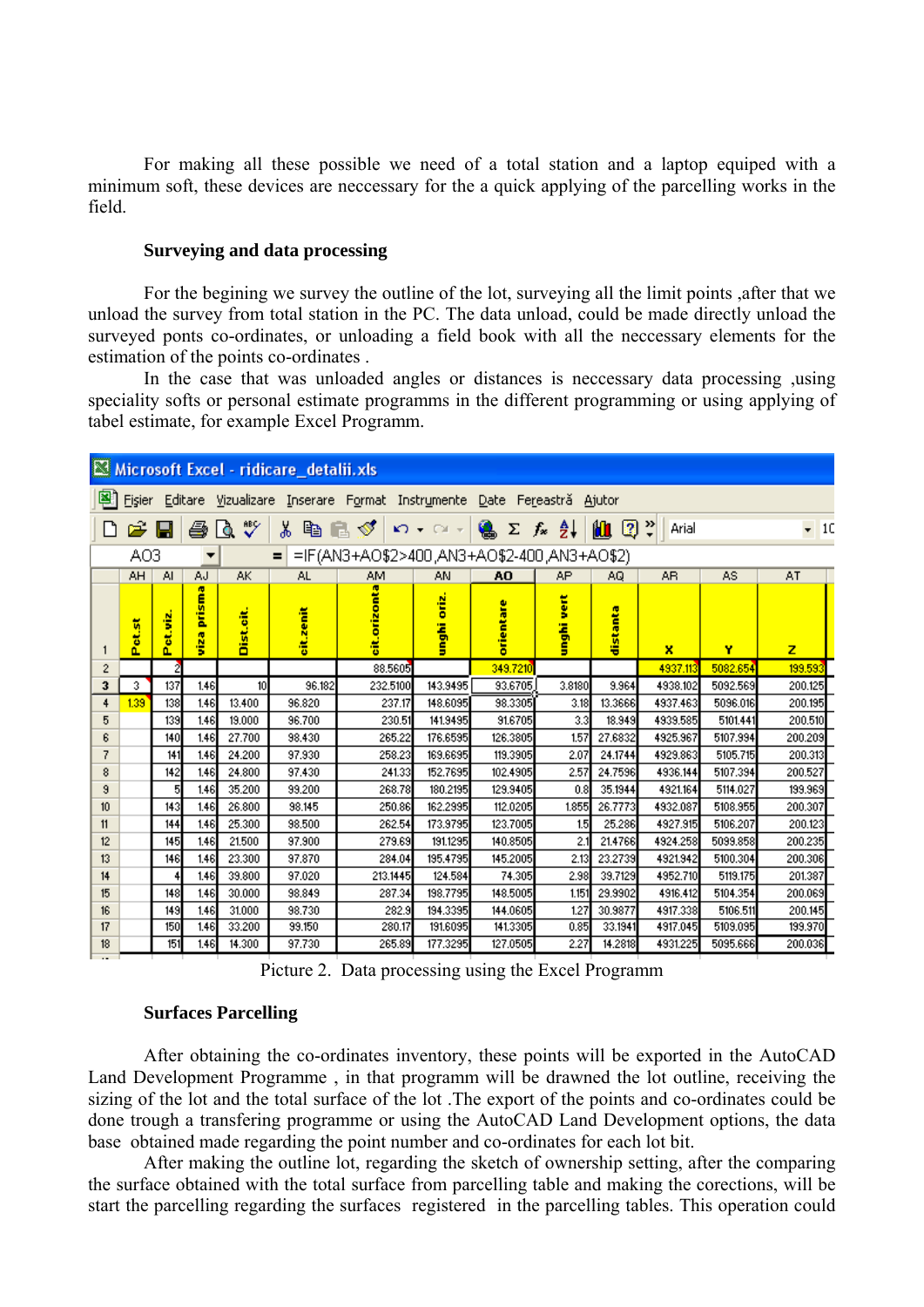be done using the "Sirot" programme that works in the AutoCAD programme. Will be made a \*xls file that contained the identification data of each ownerships according with picture no. 3.

|    |                  |            | Microsoft Excel - Registru Parcelar |             |  |  |  |  |  |
|----|------------------|------------|-------------------------------------|-------------|--|--|--|--|--|
|    | Fişier           | Editare    | Vizualizare<br>Inserare<br>Format   | Instrumente |  |  |  |  |  |
|    |                  | 序眉骨肢       | 6 Q V<br>‰<br>e,                    | Σ           |  |  |  |  |  |
|    | D17              |            | ß                                   |             |  |  |  |  |  |
|    | А                | B          | С                                   | D           |  |  |  |  |  |
| 1  | Denumirea topică |            |                                     |             |  |  |  |  |  |
| 2  | Nr Crt           | Nr.Cad     | Nume Prenume                        | Suprafata   |  |  |  |  |  |
| 3  |                  | 1 1131/1   | Lupse Florica                       | 700         |  |  |  |  |  |
| 4  |                  | 2 1131/2   | Lupse Ioan                          | 1200        |  |  |  |  |  |
| 5  |                  | 3 1131/3   | Furdui Aurelia                      | 2100        |  |  |  |  |  |
| 6  |                  | 4 1131/4   | Radu Avram                          | 2400        |  |  |  |  |  |
| 7  |                  | 5 1131/5   | Postescu Maria                      | 2900        |  |  |  |  |  |
| 8  |                  | 6 1131/6   | Tecau Florin                        | 900         |  |  |  |  |  |
| 9  | 7                | 1131/7     | Besoiu Ioan                         | 3300        |  |  |  |  |  |
| 10 | 8                | 1131/8     | Tudorescu Florica                   | 600         |  |  |  |  |  |
| 11 | 9                | 1131/9     | Suhastru Ironim                     | 1200        |  |  |  |  |  |
| 12 |                  | 10 1131/10 | Branza Nicolae                      | 1200        |  |  |  |  |  |
| 13 |                  | 11 1131/11 | Santeiu Saveta                      | 1900        |  |  |  |  |  |
| 14 |                  | 12 1131/12 | Opincariu Nicolae                   | 1800        |  |  |  |  |  |
| 15 |                  | 13 1131/13 | Radu Dorin                          | 800         |  |  |  |  |  |
| 16 |                  | 14 1131/14 | Besoiu Nicolae                      | 2400        |  |  |  |  |  |
| 17 |                  |            |                                     |             |  |  |  |  |  |
| 18 |                  |            |                                     |             |  |  |  |  |  |

Picture 3. \* xls file

After the parcelling with "Sirot" aplication will be received a parcelling plan with the lots sizes, identification data and points co-ordinate that gives ownerships limits. All that will be added to the initial data base, being possible that these having new identification data, in the way that the numbering futher on existent one, this could be done using other option of Land Development programme.



Picture. 4 Parcelling Plan